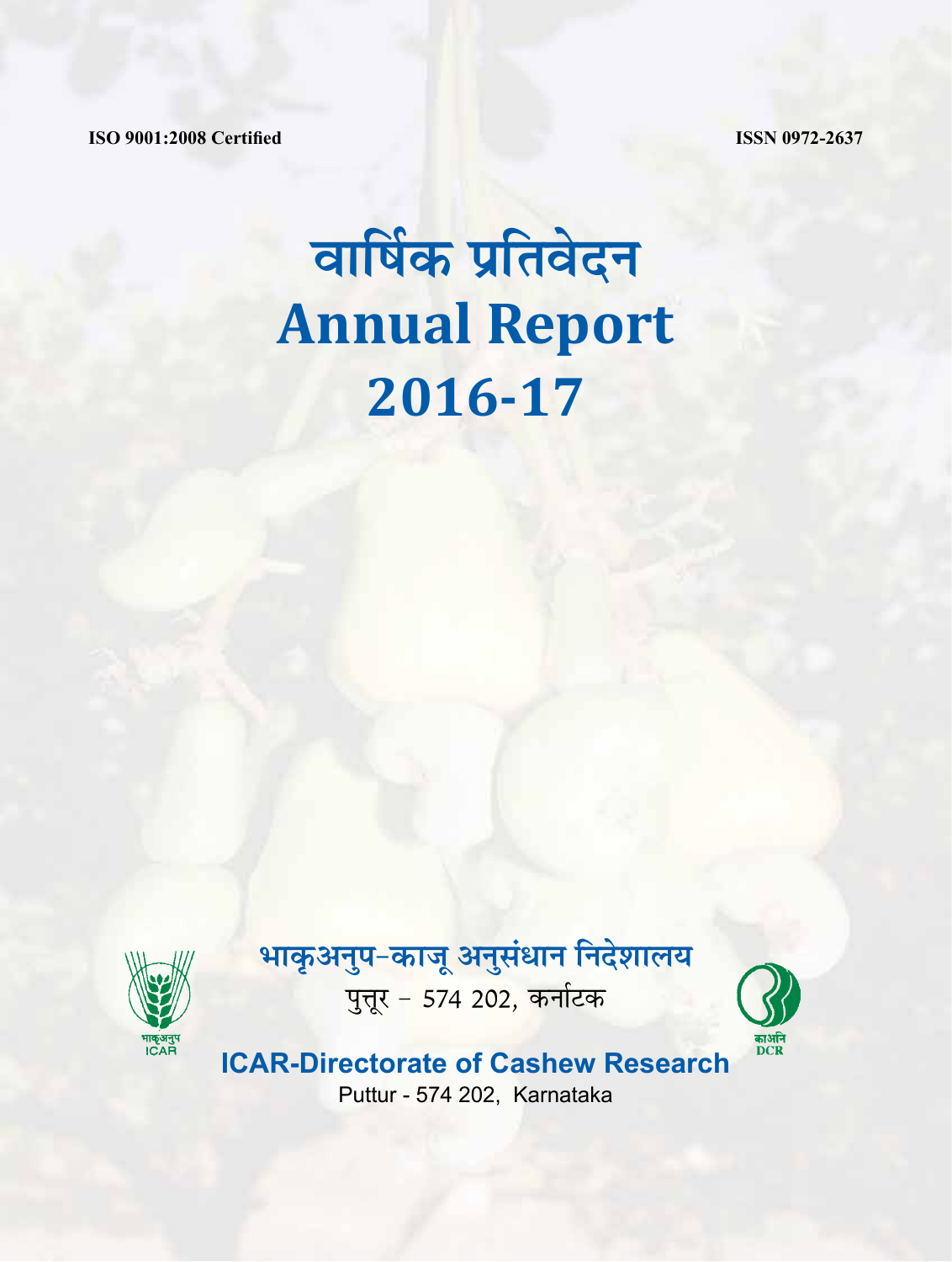### **Correct Citation:** ICAR-DCR Annual Report 2016-17, ICAR-Directorate of Cashew Research, Puttur, Karnataka.

*Published by* **Dr. M. Gangadhara Nayak** Director (Acting) ICAR-Directorate of Cashew Research Puttur - 574 202, Karnataka Tel. No. : 08251-231530 (O) EPABX : 08251-230902, 236490 Fax : 08251-234350 E-mail : director.dcr@icar.gov.in Website : http://cashew.icar.gov.in

*Compiled and Edited by*

**Dr. D. Balasubramanian**

Printed: **June, 2017**

*Word Processing / Hindi Translation / Hindi Text*

**R. Muthuraju / A.D. Rajkumar / P.G. Bhat**

Photo Credit : **Ravishankar Prasad**

Cover Photo: Cashew variety VRI-3

#### *Printed at*

M/s Codeword Process & Printers, Yeyyadi, Mangaluru - 575 008 Tel. No. : 0824-2214618, 9900100818, E-mail: codeword.process@gmail.com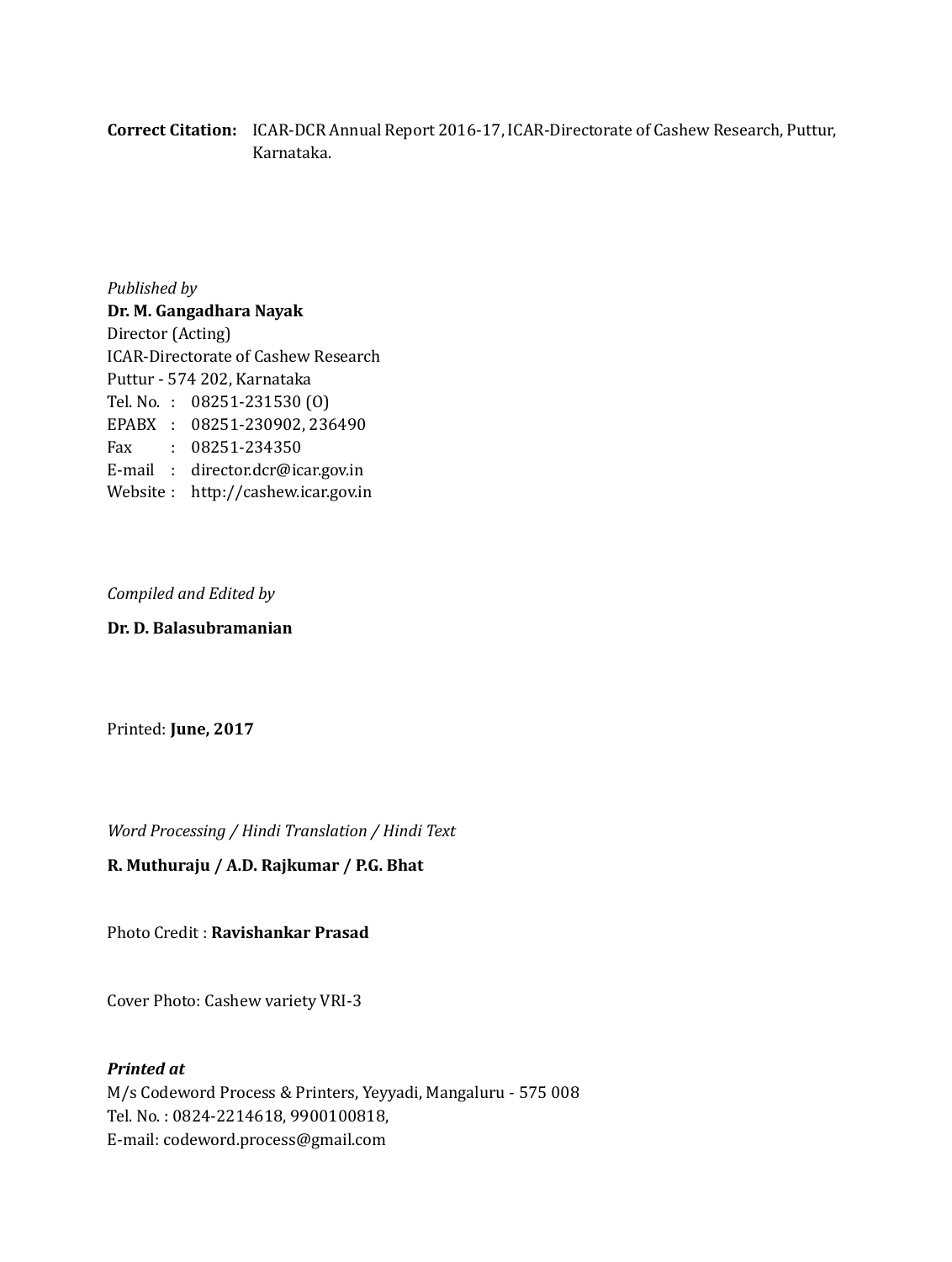## भाकृअनुप-काजू अनुसंधान निदेशालय

पुत्तूर-574 202, दक्षिण कन्नड, कर्नाटक

डॉ. एम. गंगाधर नायक निदेशक (प्रभारी)

टेलीफोन 08251-231530 (0) फैक्स 08251-234350 ई–मैल director.dcr@icar.gov.in

## प्रस्तावना

स्थायी कृषि प्रणलियों के भीतर 'उच्च उत्पादकता' विकासशील देशों में अर्थिक विकास और गरीबी उन्मूलन के लिए एक आवश्यकता है। विशेष रुप से काजू घरेलू संसाधनों में कई संसाधन गरीब किसानों, व्यापारियों और प्रसंस्करण उद्योग की आजीविका में महत्वपूर्ण भूमिका निभा सकता है। बावजुद, पोषण सुरक्षा का समर्थन करके, निर्यात मांग को पूरा करके राष्ट्रीय अर्थव्यवस्था में योगदान करके, काजू की उत्पाकता बढ़ाने के लिए प्रयास किये गए हैं। यह इस निदेशालय का मुख्य जनादेश है। लेकिन फिर भी एक अंतर यह है कि वैश्विक परिदृश्य कि तुलना में राष्ट्रीय उत्पादकता में प्रासंगिक अनुशासन में बुनियादी, सामजिक और व्यावहारिक अनुसंधान दुनिया में भारत की स्थिती को कम करने के लिए एक प्रयास जारी है।

मुझे इस निदेशालय के अनुसंधान और विस्तार के तहत किए गय शोध उत्पादन और महत्वपूर्ण उपलब्धियों को उजागर करते हुए आई.सी.ए.आर. काजू अनुसंधान निदेशालय, पुत्तूर, कर्नाटक के वार्षिक रिपोर्ट 2016–17 को पेश करने के लिए अत्यंत खुशी होता है।

आनुवांशिक संसाधन प्रबंधन में, छत्तीसगढ़ और ओडिशा राज्य से राष्ट्रीय काजू फील्ड जीन बैंक (एन.सी.एफ.जी.बी) में जोडने के लिए किए गए जर्म प्लाजम सर्वेक्षण के माध्यम से तीन अलग-अलग प्रकार के किस्मों को एकत्र किए गए। बौने और लोकप्रिय प्रकारों के बीच क्रासं के माध्यम से प्राप्त किए गए काजू संकरों का मूल्यांकन करते समय दो प्रकार के प्रजनन अर्थात् , सेलेक्षन-2 x एन.आर.सी.सी.-492 और उल्लाल-3 x तलिपारम्बा की पहचान की गई। तीन परियोजनाओं की सिफारिशों के साथ निष्कर्ष निकाला गया है कि पैक्लोबटाजोल पूर्व फ्लशिंग चरण में 51% तक बढोतरी के साथ वृद्धि को नियंत्रित करने में प्रभावी पाया गया। उच्च घनत्व वाली रोपण प्रणाली (500 वृक्ष / हेक्टेयर) के अन्तर्गत कुछ किस्मों अर्थात, भास्कर और उलाल-3 ने 10.39 टन / हेक्टेयर और 10.43 टन / हेक्टेयर का आठ तुडाई के संचयी पैदावार में बेहतर प्रदर्शन किया। काजू पर कार्यरत चयनित ए.आई. सी.आर.पी. केंद्रों से मिली मिट्टी की सुक्ष्म पोषक स्थिति 'मध्यम' श्रेणी के रूप में वर्गीकृत है जो पोषक तत्व सुचकांक पर आधारित है।

जैविक काजू खेती में कीट प्रबंधन करते समय चाय मच्छर का नियंत्रण में जैविक कीटनाशियों का प्रयोग या 'रेडुविड्स' का जारी इतना प्रभावी नहीं रहा। TMB और CSRB के प्रभावी प्रबंधन करने के लिए रणनीतिक योजना जारी है। कीटों की विविधता काजू में बहुत ज्यादा है।'अपिड' और 'हेलिसिटिडे' के मधुमक्खीयों ने परागन करने में बहु मुख्य सेवा दे रहें हैं। फंजिसाइड 'मेटेराम 55% + पाडराक्लोस्ट्रोबिन 5WG (3 q/l)' की मिश्रण बीज गलने के रोग के खिलाफ प्रभावी रहा। काजु फलों को सुखाने के लिए अस्थायी 'सोलार टनल ड्रायर' का विकास किया गया। फलों को ज्यादा स्थिर रहनेवाला अनाकर (अमोरफस) रूप में रखने का प्रोटाकाल मानकीकृत किया गया। काजू फल का पौडर से विभिन्न उत्पाद बनाने का तंत्रज्ञान विकास किया गया और उनके उत्पादन खर्च का मूल्यांकन किया गया। शक्ति से चालित 'काजू फल स्लाइझर' विकास किया गया और उसका कार्य निष्पादन का मूल्यांकन किया गया। वाणिज्यीकरण करने के लिए, काजू फल और नींबू मिश्रित RTS पेय और एक मादक पेय ''सिडार'' बनाने का तंत्रज्ञान का मानकीकरण किया गया। तकनीकी हस्तांतरण के तहत, महाराष्ट्र में सिफारिश की गई काज उत्पादन तकनिकों का प्रभाव का दस्तावेज किया गया। वर्ष के दौरान, आईसीएआर-डीसीआर में विकसित काजू खेती से संबंधित तंत्रज्ञानों को दो किसानों का मुलाकात, चार प्रशिक्षण और चार प्रदर्शनियों के सहायता से प्रसारित किया गया।

वर्ष 2016–17 में इस निदेशालय के अनुसंधानिक व भौतिक लक्ष्यों को पूर्ति करने में संपूर्ण सहायता और प्रेरणा देने के लिए सचिव, डेयर और महानिदेशक, आई.सी.ए.आर को मैं आभार प्रकट करता हूँ।

नए चुनौतियों को सामना करने के लिए कठिण प्रशिक्षण कर रहे इस निदेशालय के वैज्ञानिक और अन्य कर्मचारियों को धन्यवाद प्रकट करता हँ और इस प्रकाशन को सही समय पर प्रकाशित करने के लिए प्रकाशन समिति की प्रशंसा करता हँ।

( एम.जी. नायक ) निदेशक (प्रभारी)

स्थान : पुत्तूर, कर्नाटक दिनांक : 15 जून 2017

 $(i)$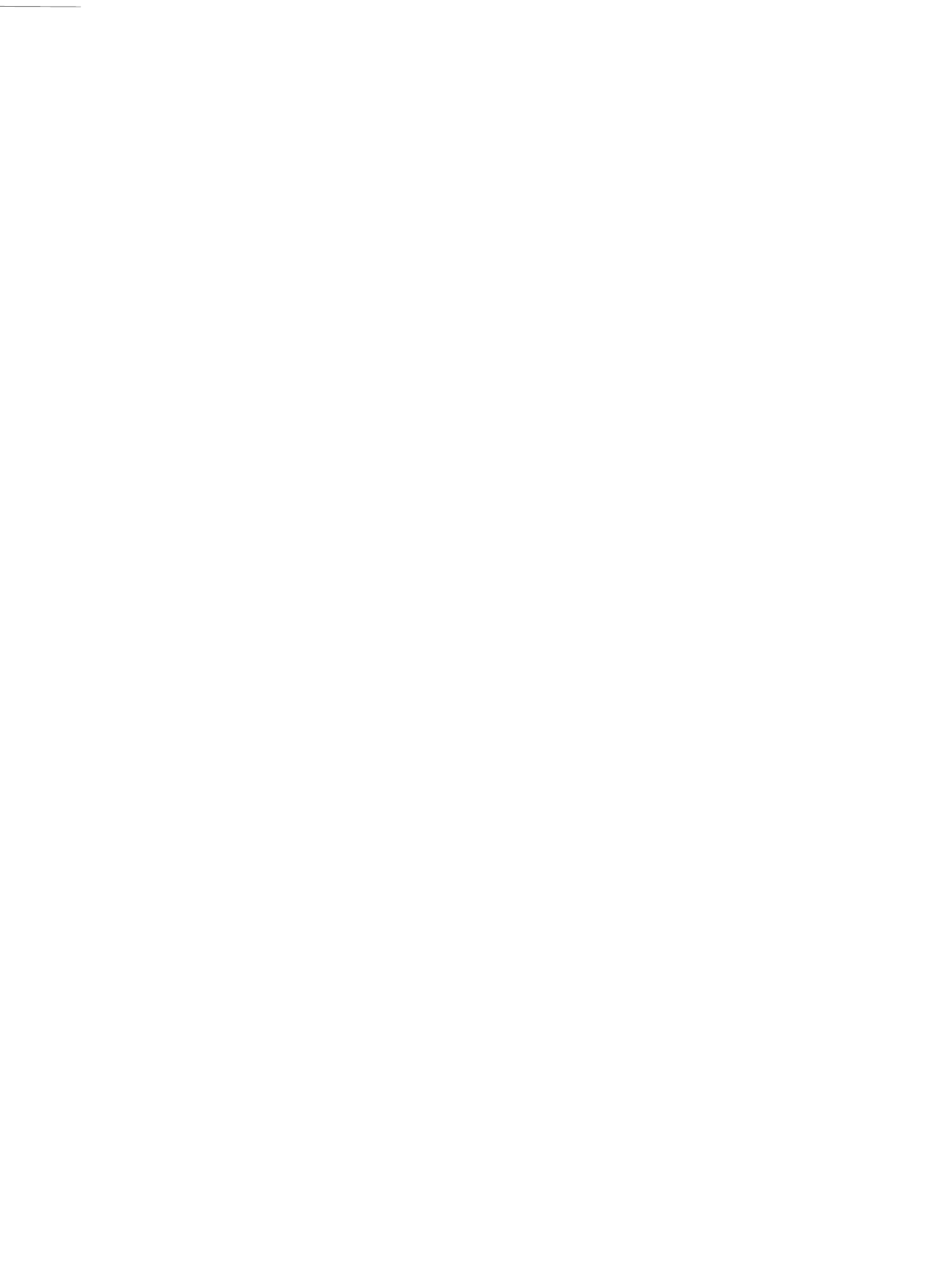## **ICAR-DIRECTORATE OF CASHEW RESEARCH**

Puttur - 574 202, Dakshina Kannada, Karnataka

**Dr. M. Gangadhara Nayak** Director (Acting)

| Dr. M. Gangadhara Nayak | Tel. | $\therefore$ 08251-231530 (0)                           |
|-------------------------|------|---------------------------------------------------------|
| Director (Acting)       | Fax  | $: 08251 - 234350$<br>E-mail : director.dcr@icar.gov.in |
|                         |      |                                                         |

## **PREFACE**

Higher productivity within sustainable agricultural systems is a requirement for economic development and poverty alleviation in the developing world. Cashew in particular can play an important role in the livelihood of many resource-poor farmers, traders and processing industries in the domestic front. Despite, supporting nutritional security, it helps to meet the export demand and escalate national economy. Over the years, concerted efforts are taken up to enhance the productivity of cashew, the prime mandate of this Directorate. But still there exists a gap of 32.3% in national productivity in comparison to global scenario. Basic, strategic and applied research in pertinent discipline have been continuing to bridge the gap to auger India's position in the world.

I feel utmost privileged to bring out the Annual Report 2016-17 of ICAR-Directorate of Cashew Research, Puttur, Karnataka, highlighting the research output and significant achievements made under research and extension front by this Directorate.

In genetic resource management, three distinct accessions were collected through germplasm survey conducted in Chattisgarh and Odisha state to add up in the National Cashew Field Gene Bank (NCFGB). Two promising types of progenies viz., Selection-2 x NRC-492 and Ullal-3 x Taliparamba were identified while evaluating cashew hybrids obtained through crosses between dwarf and popular types. Three projects are concluded with the recommendations that Paclobutrazol application at pre-flushing stage found to be effective in controlling the growth with a yield increment up to 51%. Under high density planting system (500 tree /ha), certain varieties viz., Bhaskara and Ullal-3 performed better in terms of cumulative yield of 10.39 t ha<sup>-1</sup> and 10.43 t ha<sup>-1</sup> for eight harvests respectively. Nutrient deficiency symptoms in cashew have been identified and documented. Micronutrient status of soils collected from selected AICRP Centres' on cashew is classified as 'Medium' category based on Nutrient index.

Managing the pests in organic cashew reveal that spraying biopesticide or release of Reduvids had less effective in controlling TMB infestation. Strategic approaches are underway for effective management of 'Tea Mosquito Bug' and 'Cashew stem and root borer'. Pest diversity found to be very high in cashew and bees of 'Apidae' and 'Halicitidae' observed to provide real pollination service. A combined fungicide, Meteram 55 % combined with Pyraclostrobin 5 WG (3g/l) was partially effective against nut rot disease in cashew. A make shift solar tunnel dryer for cashew apple is developed and protocol to convert cashew apple in to more stable amorphous form has been standardized. Technical know-how for various cashew apple powder based products has been developed and its production cost worked out. A power operated cashew apple slicer has been developed and its performance evaluated. Technique of cashew apple and lime blended RTS beverage and 'Cider' an alcoholic beverage have been standardized for commercialization. Under transfer of technology, investigation on impact of recommended cashew production technologies in Maharashtra has been documented. During the year, field oriented technologies developed at ICAR-DCR have been disseminated through two farmers meet, four exhibitions and four farmers trainings.

I express my deep sense of gratitude and reverence to the Secretary, DARE and Director General, ICAR and DDG (Hort.), ICAR for their rigorous support, constant encouragement and guidance to meet the research and physical targets of this Research Directorate during 2016-17.

I would like to thank all the scientific and other staff of this Directorate who worked hard to meet the new challenges and appreciate the publication committee in bringing this publication in time.

Date:  $15<sup>th</sup>$  June, 2017

Place : ICAR-DCR, Puttur **(M. Gangadhara Nayak)**<br>Date : 15<sup>th</sup> June, 2017 **(M. Gangadhara Nayak)**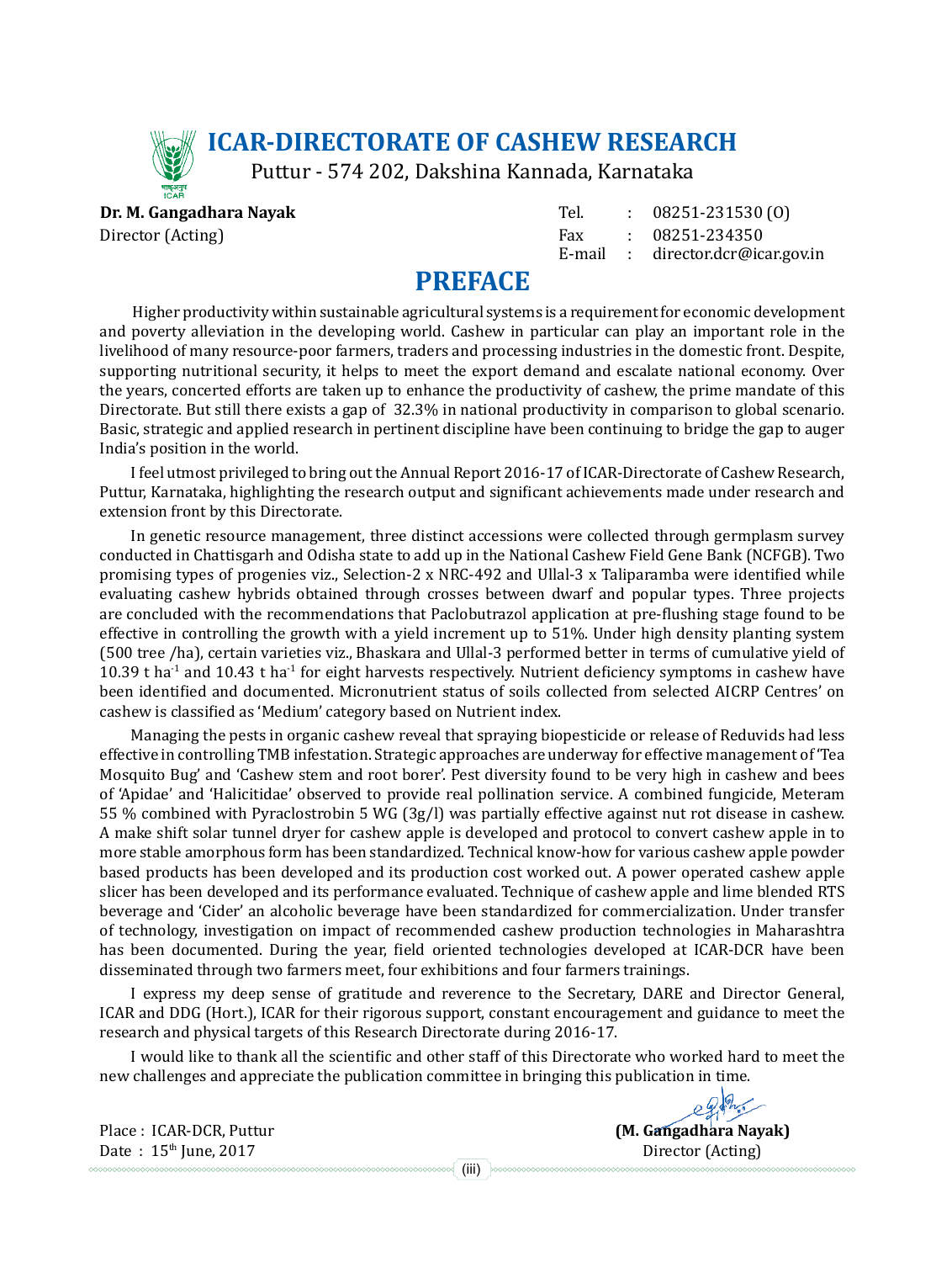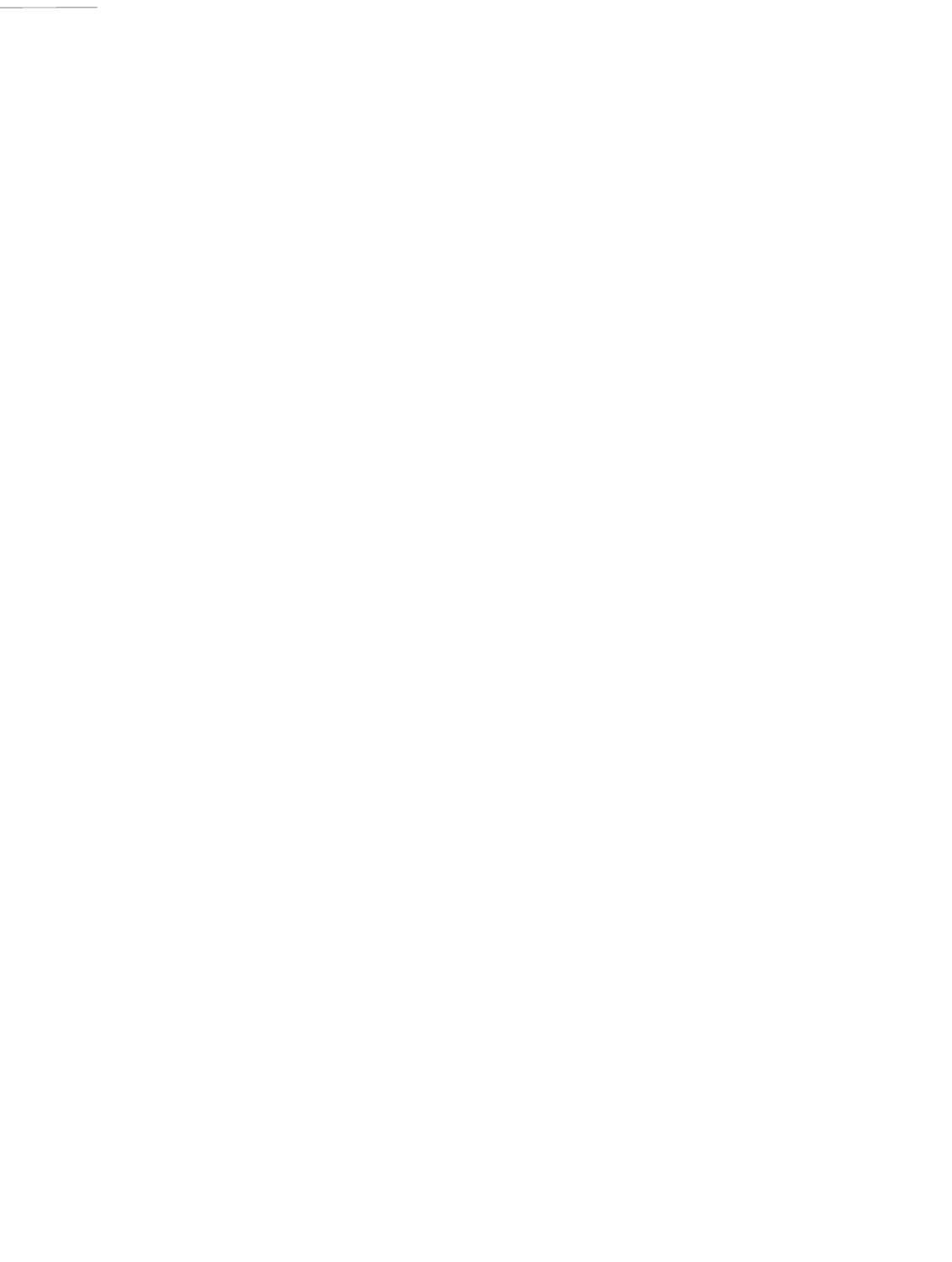# **CONTENTS**

| प्रस्तावना          |                                       |                                           |                                               | (i)    |  |
|---------------------|---------------------------------------|-------------------------------------------|-----------------------------------------------|--------|--|
| <b>Preface</b>      |                                       |                                           | (iii)                                         |        |  |
| <b>Introduction</b> |                                       |                                           | (vii)                                         |        |  |
|                     | कार्यकारी सारांश                      |                                           |                                               | (ix)   |  |
|                     | <b>Executive Summary</b>              |                                           |                                               | (xiii) |  |
|                     | <b>Research Achievements</b>          |                                           |                                               |        |  |
| 1.                  | Crop Improvement                      | $\mathbf{1}$                              |                                               |        |  |
| 2.                  |                                       | Crop Management                           |                                               |        |  |
| 3.                  | <b>Crop Protection</b>                | 29                                        |                                               |        |  |
| 4.                  | Post-Harvest Technology               | 44                                        |                                               |        |  |
| 5.                  | <b>Transfer of Technology</b>         |                                           |                                               |        |  |
|                     | <b>Additional Information</b>         |                                           |                                               |        |  |
| 6.                  | Programmes Organized                  |                                           |                                               | 71     |  |
| 7.                  | <b>Concluded Projects</b>             |                                           |                                               | 78     |  |
| 8.                  |                                       | Linkages and Collaboration<br>94          |                                               |        |  |
| 9.                  | <b>Training and Capacity Building</b> |                                           |                                               | 95     |  |
| 10.                 | Publications                          |                                           |                                               | 97     |  |
| 11.                 |                                       | Rajabhasha Karyanvyan and Pragathi<br>102 |                                               |        |  |
| 12.                 |                                       | Awards/Recognitions<br>104                |                                               |        |  |
| 13.                 |                                       | RAC/IMC/IRC/IJSC Meetings<br>105          |                                               |        |  |
|                     | <b>Annexures</b>                      |                                           |                                               |        |  |
|                     | Annexure-I                            | $\mathcal{L}_{\mathcal{A}}$               | <b>Ongoing Research Programmes</b>            | 109    |  |
|                     | Annexure-II                           |                                           | Participation in Seminars / Symposia/Meetings | 112    |  |
|                     | Annexure-III                          |                                           | Radio/TV Talk                                 | 114    |  |
|                     | Annexure-IV                           | ÷                                         | <b>Services to Farmers</b>                    | 115    |  |
|                     | Annexure-V                            | ÷                                         | Distinguished Visitors                        | 115    |  |
|                     | Annexure-VI                           | ÷                                         | Personnel                                     | 116    |  |
|                     | Annexure-VII                          | ÷                                         | <b>Budget</b>                                 | 119    |  |
|                     | Annexure-VIII                         | ÷                                         | Meteorological Data                           | 120    |  |
|                     | Annexure-IX                           | ÷                                         | <b>Publications for Sale</b>                  | 121    |  |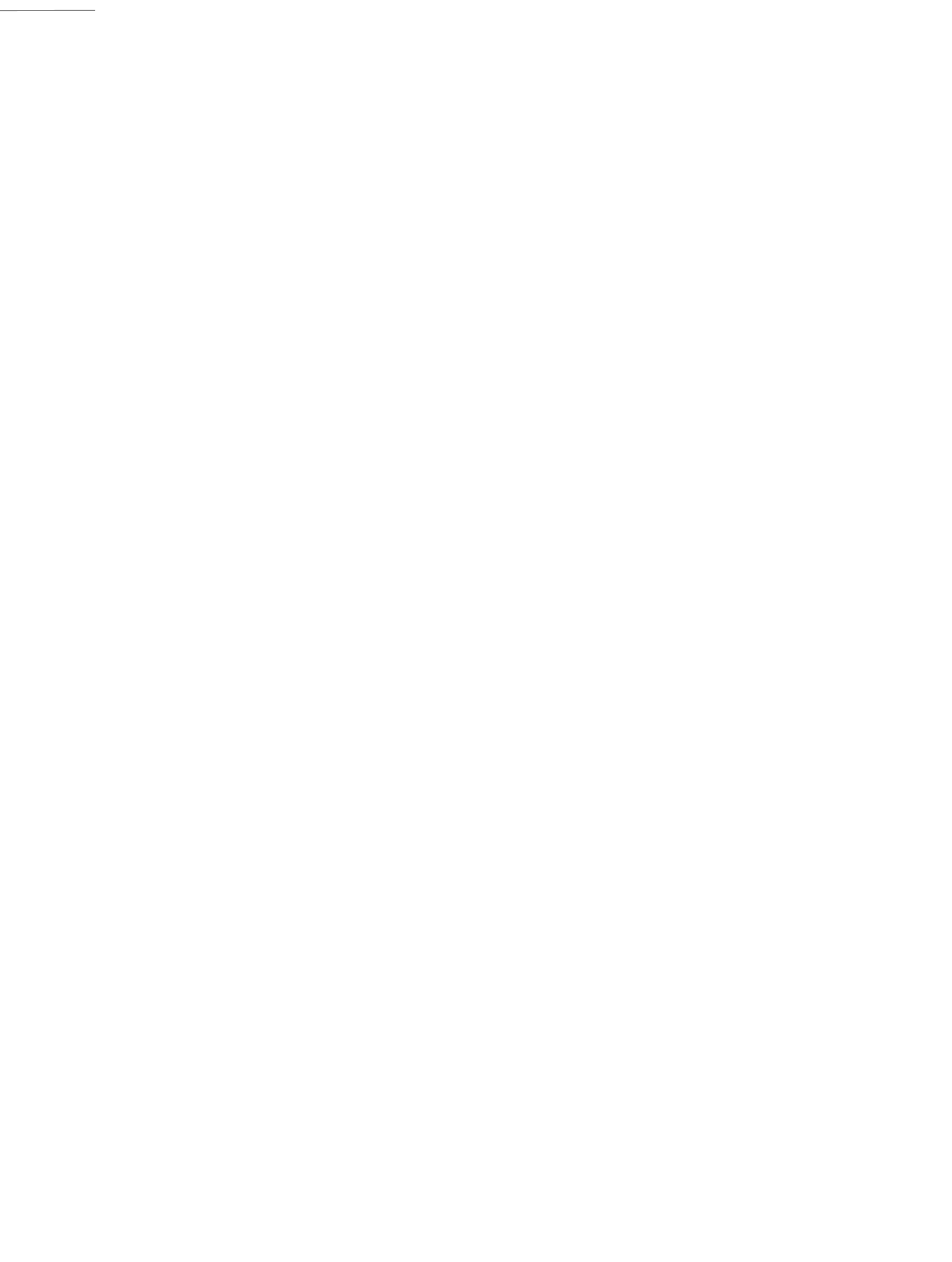

## **INTRODUCTION**

Research on cashew in India was first initiated in early 1950s. Indian Council of Agricultural Research (ICAR), sanctioned ad hoc schemes to Research Centres located at Kottarakkara (Kerala), Ullal (Karnataka), Bapatla (Andhra Pradesh), Daregaon (Assam) and Vengurla (Maharashtra). In 1971, ICAR also sanctioned All India Coordinated Spices and Cashew Improvement Project (AICS and CIP) with its Headquarters located at CPCRI, Kasaragod. The CPCRI Regional Station, Vittal (Karnataka) was given the mandate to carry out research work on cashew while four Centres under Universities (Bapatla, Vridhachalam, Anakkayam and Vengur¬la) were assigned the research component on cashew under AICS and CIP. During the V and VI plan periods three more Centres (Bhubanes¬war, Jhargram and Chintamani) came under the fold of AICS and CIP and with shifting of work of Anakkayam Centre to Madakkathara. The recommendations made by the Quinquennial Review Team (QRT) constituted by ICAR in 1982, working group on Agricultural Research and Education constituted by the Plan¬ning Commission for VII Plan Proposals and the Task Force on Horticulture constituted by ICAR resulted in the establishment of National Research Centre for Cashew at Puttur on 18 June, 1986 which was upgraded and renamed by ICAR in 2009 under XI Plan as **ICAR-Directorate of Cashew Research (ICAR-DCR).** Subsequent to the bifurcation of AICS and CIP, the Headquarters of All India Coordinated Research Project on Cashew was shifted to ICAR-DCR, Puttur. At present, this Coordinated Research Project is operating at 14 Centres distributed in major cashew growing areas of the country.

The main campus of ICAR-DCR is situated 5 km away from Puttur town at Kemminje (12.45° N latitude, 75.15° E longitude and 90 m above MSL). The main campus has an area of 68 ha with field experiments and Laboratory-cum-Administrative Block. Experimental Station at Shantigodu, which also forms part of the Directorate is 13 km away from the main campus and has an area of 80 ha. At main campus, the laboratories like Horticulture, Soil Science, Plant Breeding, Plant Physiology,

Biotechnology, Plant Protection, Post Harvest Management and Audio-Visual Laboratory have been established. Besides, Project Coordination Cell of AICRP on Cashew, PME Cell, ITMU, AKMU etc are also established.

The Directorate has got well-established library in the field of cashew research. The library is serving as an Information Centre on all aspects of cashew research and development in the country. The CD database viz., CABHORT, CABPEST, AGRICOLA and AGRIS, SOIL CD, CROP CD, PLANTGENE CD and TROPAG CD and online CAB data base, are also available. The library is equipped with automation software and bar coding facility. The library has 1853 books and 1950 back volumes of various journals. The library subscribes 35 National and 20 International journals. The library is a member of Consortium of Electronic Resources on Agriculture (CeRA), New Delhi. Tech-Focuz digital library software is also available for CD Database search.

#### **Vision**

• Accomplishing self-sufficiency in raw cashewnut production and premier position as largest producer, processor and exporter at global level.

#### **Mission**

• To promote overall growth through enhancement of production and productivity in cashew.

#### **Mandate**

- To undertake strategic, basic and applied research for enhancing productivity, quality, processing efficiency and value addition of cashew.
- To serve as National Repository of genetic resources and scientific information on cashew.
- To coordinate All India Coordinated Research Project on Cashew for addressing location and region specific problems.
- To promote capacity building through transfer of technology and consultancy services to stakeholders.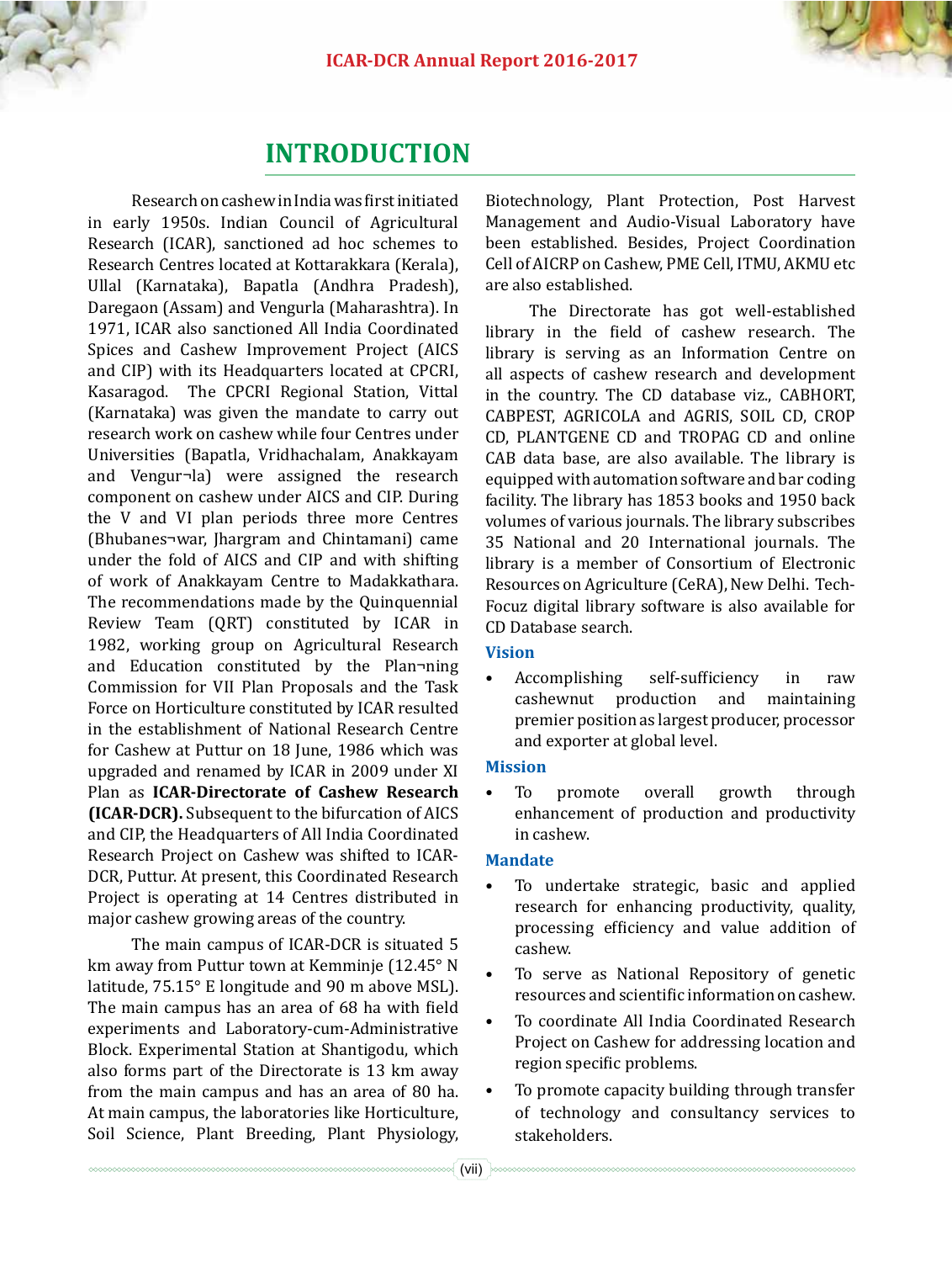

## .<br>भाकृअनुप-काअनि वार्षिक प्रतिवेदन 2016-2017

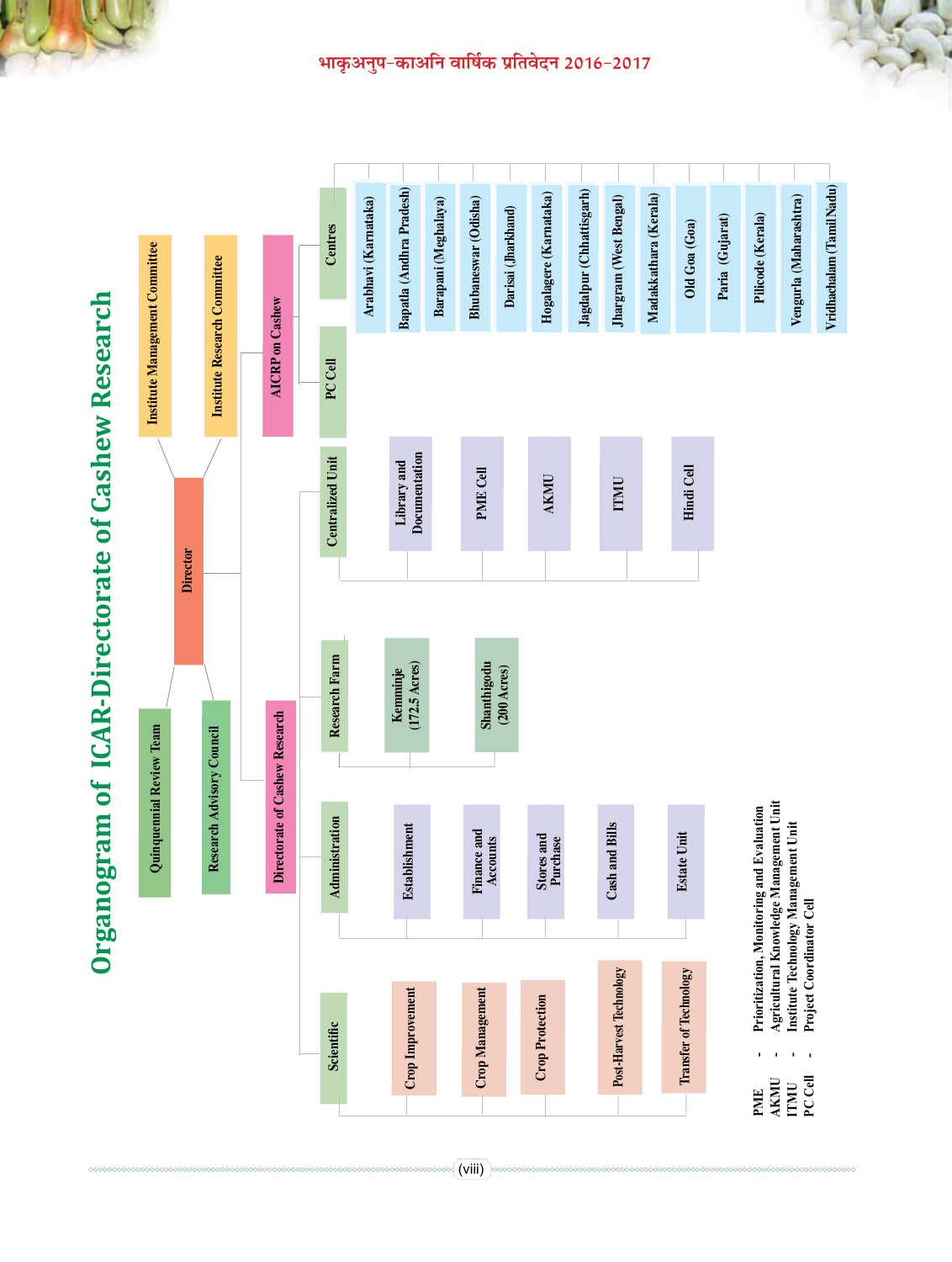

# कार्यकारी सारांश

भा.कृ.अनु.प. के काजू अनुसंधान निदेशालय का अनुसंधान विकास एवं विस्तार छह विभिन्न अनुसंधान कार्यक्रमों के अंतर्गत प्रगतिपथ पर है जिन में (i) काजू जननद्रव्य (ii) बागवानी एवं पादप शरीर क्रिया विज्ञान के हस्तक्षेप में उत्पादन क्षमता बढाना (iii) एकीकत मिट्टी और पोषक प्रबंधन (iv) कीट और रोग प्रबंधन (v) कटाई उपरांत तकनीकी एवं उत्पाद विविधीकरण का विकास और (vi) काज में ज्ञान प्रबंधन एवं असर पडताल इन माध्यमों से निदेशालय के अधिदेश को परा करने का कार्य प्रगती पथ पर है। इस के अतिरिक्त एक फ्लैगसिप, चार नेटवर्क / भागीदारी और दो बाह्य वित्त पोषित परियोजनाएँ भी शामील हैं।

वर्ष 2016-17 के दौरान छत्तीसगड और ओड़ीसा राज्यों में किये गए सर्वेक्षण में तीन स्पष्टत या भिन्न ऐक्सेसनों को जननद्रव्य सर्वेक्षण के अन्तर्गत पाया गया है और राष्ट्रीय काजु फिल्ड जीन बैंक में जोड जिया गया है। अधिकतम विविधता एवं न्यनतम ऐक्सेसन संख्या के प्रतिधारण को सुनिश्चित करने के लिए एक उन्नत रणनीती जिस्में अनुमानिक तकनीक को कोर संग्रह के विकास के लिए अपनाया गया है। 128 अंत: स्राब्दी संकरों के मुल्यांकन में यह पाया गया है की उनकी उत्पादन क्षमता कम है और इस कारण निरूपयोगी माना गया। बौना और लोकप्रिय संयजनों के मुल्यांकन में सेलेक्सन-2 x NRC-492 एवं उल्लाल-3 x तालिपारंबा यह दोनों के संततियों को उत्कष्ठ पाया गया है। पेढ की ऊंचाई, घेरा और चंदवा प्रसार जैसे मापदडों की पोलीमोर्फिजम और रूपात्मक पृष्टि करने के लिए पिस्ता (9) और बादाम (21) SSR प्रायमरों की उल्लाल-3 x NRC - 492 के 93 संततियों में जाँच किया। उच्च घनत्व रोपन हेतु बौने और घने संकरों के विकास के अंतर्गत दो संयोजनों को उत्कृष्ठ पाया गया जिन में पेड संख्या 46-2 (मडकतारा-2 x NRC-492) ने 1.17 किलो/पेड़ उत्पादन दिया जिसकी ऊंचाई 4.25 मीटर थी और पेड़ संख्या 5.5 (वेंगुर्ला-4 x NRC-492) की उपज 1.90 किलो/पेड़ और ऊंचाई लगभग 3.8 मीटर पायी गई। काजू जिनोटायपों में काजू छिलका द्रव (CNSL) की उपलब्धता को पहचानने और मुल्यांकन करने हेतु 110 ऐक्सेसनों को उनकी CNSL मात्रा को जाँचा गया है।

पेक्लोब्युटाझोल (PBZ) को मिट्टी में पौध बेसिन में पौध कलिकायन काल में डालने से पौध वृद्धी, छत्रक फैलाव और संधि वद्धि में कमी पायी जाने के साथ साथ 51% प्रति पौध उपज वृद्धि पाये जाने के सुझाव के साथ इस प्रकल्प को समाप्त कर दिया गया है। उच्च उपज वाली किस्मों के विभिन्न सघन रोपन परिक्षणों से यह सुझाव पारित हवा है की, बाकी सघनता रोपनों से कम सघन रोपनों (200 पौधे प्रति हेक्टीयर) में अधिक उपज पायी गई (8.49 केजी/पौधा, किस्म-भास्करा) तथापि. उच्च सघन पौध रोपन का संयोग प्रारंभिक वर्षो में उत्तम संचयी उपज से है।

कम सघन रोपनों में मूल्यांकन किये गये किस्मों के बीच यह निश्पन्न हुवा है की 8वे तुडाई में उच्चतम उपज 'भास्करा' किस्म (8.49 केजी / पौधा) और उल्लाल-3 (8.05 केजी/पौधा) में पायी गई। परंतु, पुत्तूर क्षेत्र में भुगोल - विषयक स्थानों और पर्यावरण विषयक स्थितियों में प्रति हैक्टयर उच्चतम संचयी उपज (8.86 पौधा/प्रति हेक्टीयर) जो 500 पौधे प्रति हेक्टयर वाले उच्च सघन रोपनों में 8 वर्षो की तुडाई में भास्करा (10.39 पौधा/हेक्टीयर) और उल्लाल (10.43 पौधा/प्रति हेक्टीयर) किस्मों के साथ पायी गई। सुयोग्य पोषन प्रबंधन, प्रशिक्षण एवं छटाई परिचालन, पौध संरक्षण उपायों और दूसरे परिचलनों को योग्य समय पर करने पर उच्च सघन रोपन प्रणाली अधिक पौधों को प्रति इकाई क्षेत्र में समा लेकर और उच्च नट उपज देने के कारण ज्यादा फायदेमंद और अपनाने के काबील है ऐसा सामन्य सुझाव पारित किया गया।

सूक्ष्म पोषक तत्व प्रबंधन नेटवर्क प्रोजेक्ट के तहत काजू के अपर्याप्तता लक्षणों को पहचान कर दस्तावेज बनाए गए है। नायट्रोजन (N), फोस्फोरस(P), पोटेसियम (K) और मेग्नेसियम (Mg) गतिशील एलिमेंट होने के कारण इनके गमलों के निचले/पुराने पत्तोंमें अपर्याप्तता लक्षणों को पाया गया तथा लोह (Fe) और सल्फर (S) के अपर्याप्तता लक्षण नये पत्तों में देखे गए। अंतस्थ पत्तों में केलसियम (Ca) और बोरॉन के अपर्याप्तता लक्षणों को पाया गया और मध्यवर्ती पत्तों में झींक  $(Zn)$ , कोपर  $(Cu)$ , मोलिब्डेनम  $(Mo)$  एवं मेंगनिज  $(Mn)$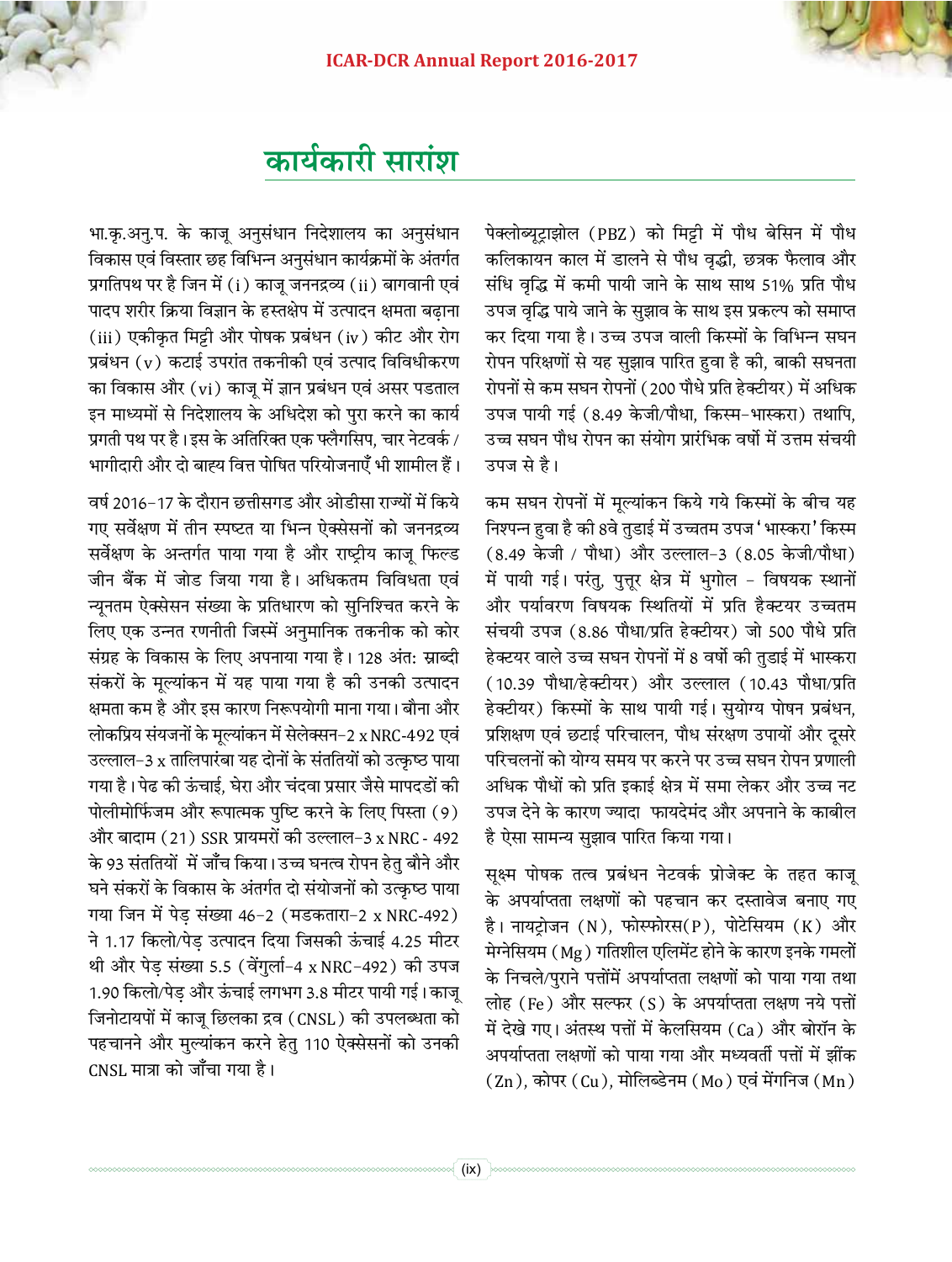काजू ऐक्सेसनों पर साल्ट और सुखे का परिनाम वर्णन करने के लिए सिड अस्से को प्रथम स्थर पर मुल्यांकन और मानकीकरण किया गया। नमक के चार लेवल के उपचार (50, 100, 150 और 200mM) करने पर 15 और 24 दिनों में काजू किस्मों में असमान अंकुरिकरण देखा गया। यह पाया गया की, अंकुरिकरण प्रतिशत और गमलें की विगर सूची पर नमक का प्रभाव ज्यादा है। एक विकल्प के रुप में काज किस्मों को नमके पानी से (50 से 500mM) दो हफ्तों तक नियमित सिंचाई किया। यह सामने आया की कम नमक (50mM) उपचार से पौधे हरेभरे और तरोताजा थे जबकि उच्च (500mM) नमक की मात्रा में क्लोरोसीस और मृत नेकराटीक दाग देखे गए।

कर्नाटक काजू विकास कार्पोरेशन (KCDC) के रोपनों में चुनिंदा EPN प्राजातीयों को मिट्टी में जीवित रहने की क्षमता और कोलिओप्टेरान पर संक्रमन करनेवाली EPN की वायरुलंस का मुल्यांकन किया गया। काजू के परिस्थिति की तंत्र से प्राप्त मिट्टी के नमूने, जीनसे सभी तीन EPN प्रजातियों को डाला गया था, जिनको 120 दिन तक CSRB सुँडी पर चराया गया था, उनमें मृत्यू उत्प्रेरण क्षमता 90 प्रतिशत से ज्यादा पायी गयी।

अधिक जैविक मात्रा वाली मिट्टी और छायादार क्षेत्र की मिट्टी में EPN संक्रमित अल्पवयस्कों अपेक्षाकृत ज्यादा जिवित पाया गया। स्थानिय पाये जाने वाले प्राकृतिक शत्रुओं की TMB के विरुद्ध प्रभावो त्पादकता मुल्यांकन के तहत प्रयोग मैंटीड्स की पालन पद्धती को प्रयोगशाला में विकसीत कर विभिन्न प्रजातियों का जिवन चक्र भी दर्ज किया गया है। सेमिओ रसायनों की क्षेत्रीय जाँच में यह पाया गया है कि TMB प्रबंधन में प्रकरन के बाद चार - पांच दिनों में अप्रयुक्त मादा को नर से ज्यादा प्रतिक्रिया प्राप्त हुई। जिसे यथा संभव सर्वोत्तम मिलन आयु कहाँ जाता है। इसके व्यतिरिक्त संपूर्ण शरीर उद्घटण डाय-क्लोरोमिथेन / एनहेक्जेन अथवा मिथानाल को चिपचिपे जाल में रखकर क्षेत्रीय परिस्थितीयों में प्रतिक्रिय मिल सकती है।

सांयोगीक सर्वेक्षण में इस निदेशालय में विभिन्न कीट एवं उनके प्राकृतिक शत्रुओं खोज की गई जिसमें लगभग 191 किडा किट प्रजातियाँ और 123 प्राकृतिक शत्रु पाये गए हैं। काजू के किटों की विविधता सूचियाँ तयार की गई है जिस में रिचनेस सूचि 191 और शानोन सचि 4.35 होना यह दर्शाता है की काजू में कीट संघनता अधिक है।

के कमी के लक्षण पाये गए। मिट्टी के प्राचलों पर जैविक व अजैविक पोषकों के स्त्रोतों का परिणाम के अध्ययन ने यह दर्शाया है की नियंत्रीत मिट्टी के मुकाबले जैविक कार्बन की मात्रा जैविक खाद डाले हुए मिट्टी में ज्यादा है। 500g N/ पेड़ आपूर्ती के लिए FYM + 125g P<sub>2</sub>O<sub>5</sub> / पेड़ आपूर्ती के लिए रॉक फोस्फेट और 125g K,0/पेड़ आपूर्ती के लिए लकडी की राख, 500g N/पेड आपूर्ती के लिए पोल्टी मेन्यर और जमिन पर उपलब्ध पुन: इस्तेमाल करने योग्य काजू जैवपिंड और खर-पतवार + हरित मेन्युर से तयार कंपोस्ट के उपचार से नियंत्रीत मिट्टी की तुलना में उपचार किये गऐ मिट्टी में जैविक कार्बन की मात्रा अति अधिक दर्ज की गई। मिट्टी में उपलब्ध नायट़ोजन की मात्रा अलग-अलग उपचारों के तहत 301 से 464 केजी / हेक्टीयर की रेंज में पायी गई. जहाँ शिफारिश किया गया NPK खाद और FYM + जैविक केक + पुन: इस्तेमाल करने योग्य काजु जैवपिंड + जैविक खाद मिश्रण मे उच्चतम दर्ज की गई और नियंत्रीत एवं जमीन पर उपलब्द काजू जैवपिंड उपचारीत मिट्टी में न्यूनतम पाया गया। जैविक काजू फिल्ड में कीट प्रबंधन के लिए अलग अलग प्रयास लिए गये जिन में जैविक कीटनाशक का छिडकाव, निंबीसीडीन, बिवेरिया बेसिना (फफ़ँद) और इनूडेटीव रेडूवीड्स (सायनाकस) को TMB के नियंत्रण के लिए कम प्रभावशाली पाया गया।

उच्च सघन रोपनों में अनुकुलतम सिंचाई की जरूरत पर मिला परिणामस्वरूप डेटा यह दर्शाता है कि, काजू की उपज 5x4, 6x4 और 10x5 के अंतर पर कुमश: 2.8 से 4.5 केजी, 3.2 से 4.9 केजी और 3.1 से 4.6 केजी पायी गई है। कम उत्पादन देनेवाले बागानों में प्रतिबंधक पोषक तत्वों का मुल्यांकन और काजू के पोषक तत्व मानदंडों की स्थापना करने के लिए 5 से 20 साल पुराने 420 काजू बागानों का क्षेत्रीय सर्वे पुत्तूर (कर्नाटक), वेंगुर्ला (महाराष्ट्), भुवनेश्वर (ओडीसा), बापटला (अंध्रप्रदेश), पिलिकोड (केरल) और वृद्धाचलम (तमिलनाडु) क्षेत्रों में संपन्न हुआ। इन काजू बागानों की मीट्टी का सूक्ष्म पोषन तत्वोंकी स्थिती का पोषक तत्व सूची (NI) के रूप में मुल्यांकन किया गया है। पोषक तत्व सूची के आधार पर अखिल भारतीय समन्वित काजू अनुसंधान परियोजना के चार केंद्रों का सर्वेक्षण किया गया जिस में पुत्तूर (2.81, 2.89), वेंगुर्ला (2.74, 3.00), भूवनेश्वर (2.92, 2.79) और बापटला (3.00, 2.96) में DTPA-Fe और DTPA-Mn के संबंध में NI उच्चतम दर्ज की गई। DTPA-Zn को माध्यम श्रेणी मे पाया गया।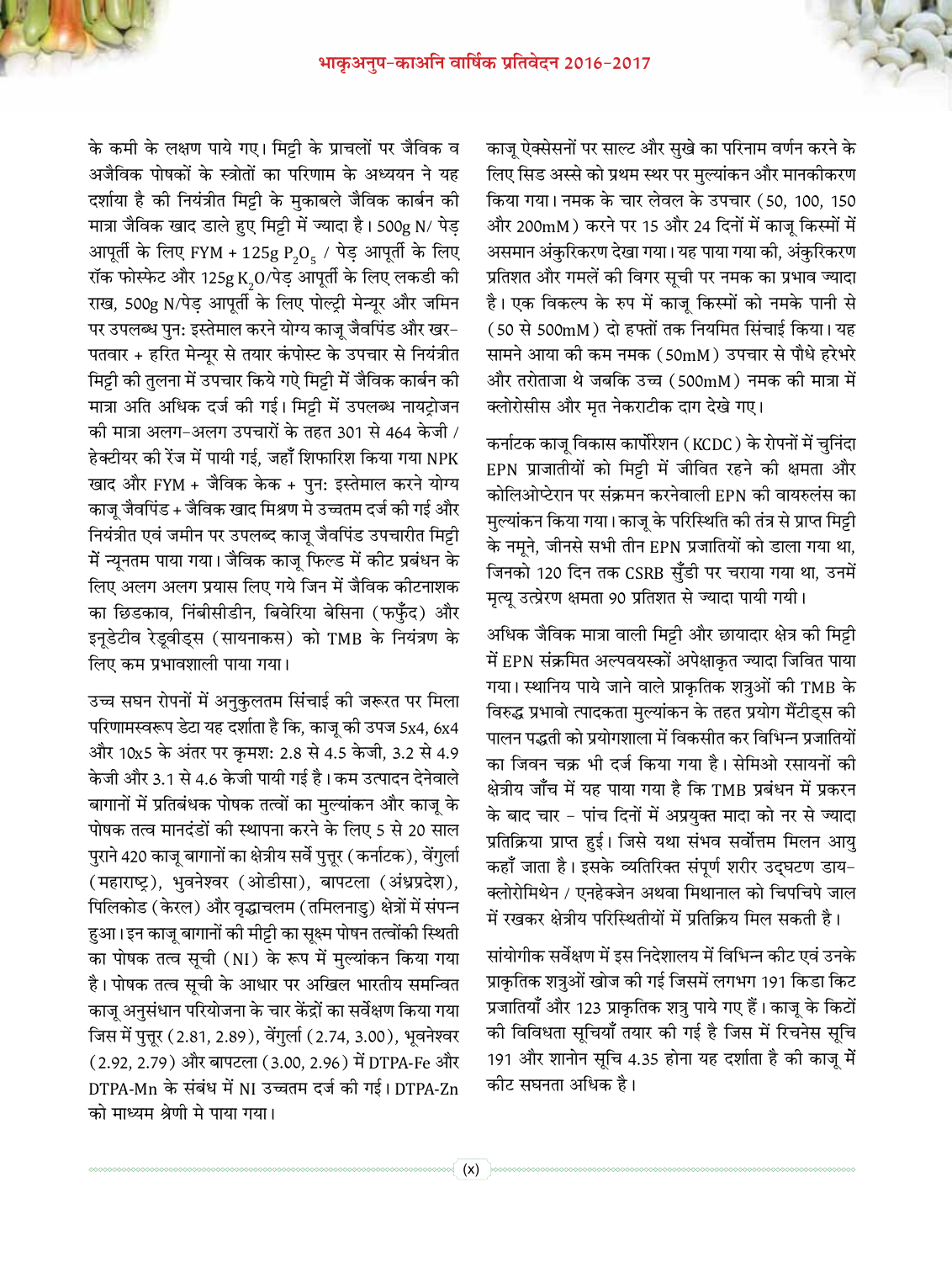एक विषेश जाँच में यह पता चला है कि, विभिन्न प्रजातियों के फल खाने वाली सुँडी को प्रति पेनिकल 4-14 की संख्या में पाया गया और कीट प्राद्भवि की शुरुवात सितंबर के दौरान होकर आगे नवम्बर / डिसेंबर तक विस्तारण देखा गया।

सभी परागण कारकों के बीच एपिडी (9 प्रजातियाँ) और हेलिक्टीड (5 प्रजातियाँ) को काजू के मुख्य परागण सेवा का हक जाता है। काजू के परागण कार्यों की विविधता सूचि शानोन सूचि के रूप मे 2.3 तक पहूँची है। परागण कीटों के खाध्य द्यडुंने के बरताव के अध्ययन पर यह पता चला है कि, औसत पराग कणों की हर वर्तिकाग्र पर सुबह 10.00 से 10.30 तक 0.2 और शाम की 2.65 यह दर्शाता है कि फलों को उसी दिन के दौरान विविध मधुमक्खीयों से बार बार भेट दी गई है। इसके अलावा यह देखा गया की ब्राऊनसापिस प्राजाती को सुबह 9.00 से दोपहर 1.30 बजे तक सबसे ज्यादा पाया गया जिसके बाद सूडापिस ए सेरेना और सेराटीना प्रजातियों को पाया गया। मधुमक्खीयों की भेट और को नट स्थापन करने की कार्यकुशलता को भी दर्ज किया गया है जिस में अधिकतम नट स्थापन क्रिया सुबह 10 बजे से दोपहर 1.00 बजे तक पायी गई। यह ज्यादा महत्वपूर्ण है कि सेरेना प्रजाती की बस्तीया एक महिने के अंदर लगभग 2 लीटर शहद जमाने से सफल रही लेकिन वह केवल काजू पर ही जिवित नहीं रह सकती यह एक प्रतिबंधक कारक है।

काजू के रोगों पर अवलोकन करने पर यह पता चला कि काले दागोंवाले पत्तों का रोग सितंबर महिने में ज्यादा गंभीर होता है और रहनी सडांध/गमोसीस जैसे रोग पहले वर्ष की तुलना में नवंबर महिने में कम पाये गए। सभी काजू किस्मों में फूल सुखना, डायबेक जैसे रोग कम-ज्यादा प्रमाण में पाये गए। नट सडांध का कारण बना फफ़ँद रोगकारक भी अलग कर पेहचाना गया है। TMB और फुलों के संक्रमण के संबंधों को जाँचने के बाद यह पता चला कि, फफ़्ँद भी संक्रमण की एक वजह है। मेटेराम 55% + पायराक्लोस्ट्रोबीन 5WG (3g/l) का संयुक्त मिश्रण के उपयोग से H130 पर उपयोग करने से 65% से ज्यादा रोग प्रतिबंध किया गया है।

किसानों के लिए मैत्रीपूर्ण काजू नट और सेब को सुखाने के लिए और सुरंग ड्रायर (PHSTD) का विकास कर काजू नट और सेब को सुखाने के गुणधर्मों का भी मुल्यांकन किया गया है। पूर्व नमी के आधार पर सेब को 16% नमी तक लाने के लिए 7 से 11 घंटों का समय लगा। संवहन ड़ाइंग (CD) के

मकाबले PHSTD से प्राप्त पावडर के सतह के रंगों के गुण धर्म अधिक अच्छे थे। CD और PHSTD से प्राप्त पावडर मे टैनिन की मात्रा 0.39 से 0.55 PPM और 0.42 से 0.58PPM क्रमश: पाया गया। विभिन्न किस्मों के सेब से प्राप्त पावडर में विटामीन सी की मात्रा 147 से 372 mg/100g पायी गई और नमक पानी के साथ उपचार और सुखाने के समय के रेडीयेशन परिणामों के कारण विटामीन सी में कमी पायी गई है।

जलदी सडने वाले काजू सेब को अनाकार पावडर में रूपांतरित करने की विज्ञप्ति का मानकीकरण किया गया है। इथेनाल (2.5%) और NaOH (2.5%) के माध्यम से सेब का लाय पिलींग करने से छिलके को संपुर्ण निकाला गया और मुदे को भी कम खोया गया। पुनर्गठित RTS, जाम, जेली, लड्डू, बर्फी और कुकीज को सेब की पावडर से बनाने की तकनिक भी विकसीत की गयी है। इसके अलाव 38% इथेनाल भी काजू सेब की पावडर से बनाया गया। काजू सेब पावडर निर्माण और कच्चे काजू नट को सुखाने का खर्चा क्रमश: रु. 20/kg और रु. 0.94/kg है।

विभिन्न मूलों से प्राप्त कच्चे काजू के मानकों के विकसित करने के संबंध में भौतिक मापदंडों का विश्लेषण किया गया है। नट और कर्नेल वजन के बीच मजबूत संबंध अभिव्यक्त करता है कि फ्लीटिंग टेस्ट जो गणवत्ता का आकलन करने के लिए प्रचलित है, प्रारंभिक संकेतक के रुप में उपयोग होना चाहिए नाकी पुष्टि परीक्षण के रूप में। नट का आकार और वजन के बीच का संबंध यह दर्शाता है कि यह गुणवत्ता के आकलन के लिए तकनीक के रुप में काम कर सकता है और इसी उद्देश्य के लिए गैजेट के विकास का सुझाव भी देता है। एक मोटर संचालित मल्टी डिस्क काजू सेब स्लाइसर विकसीत की है। परिक्षण के परिणाम बताते है कि कुल डिस्क लोड फलोंके शरीर पर कर्तन के बजाय कुचल देता है। इसके अलावा, 0.7 मिमि मोटी होने वाले ब्लेड के विरूपण के चलते स्लाइसींग एक समान नहीं आती है। ऊर्ध्वाधर फीड करने के दोष, क्षैतिज स्लायसींग के दोष पहचान कर वैकल्पिक डिजाईन का सुझाव दिया गया। काजू सेब पल्प का 10° C के नीचे संग्रहण पुष्टि करता है कि "विटमिन सी" जो 338 से 282mg/100ml कम हो गया छोडकर बाकी रासायानिक घटकों में कोई परिवर्तन नहीं हुआ। काजू सेब-नींबू मिश्रित आर.टी.एस के पोषण और कार्यात्मक गुणों का विश्लेषण किया गया और वाणिज्यिक निंबू पेय के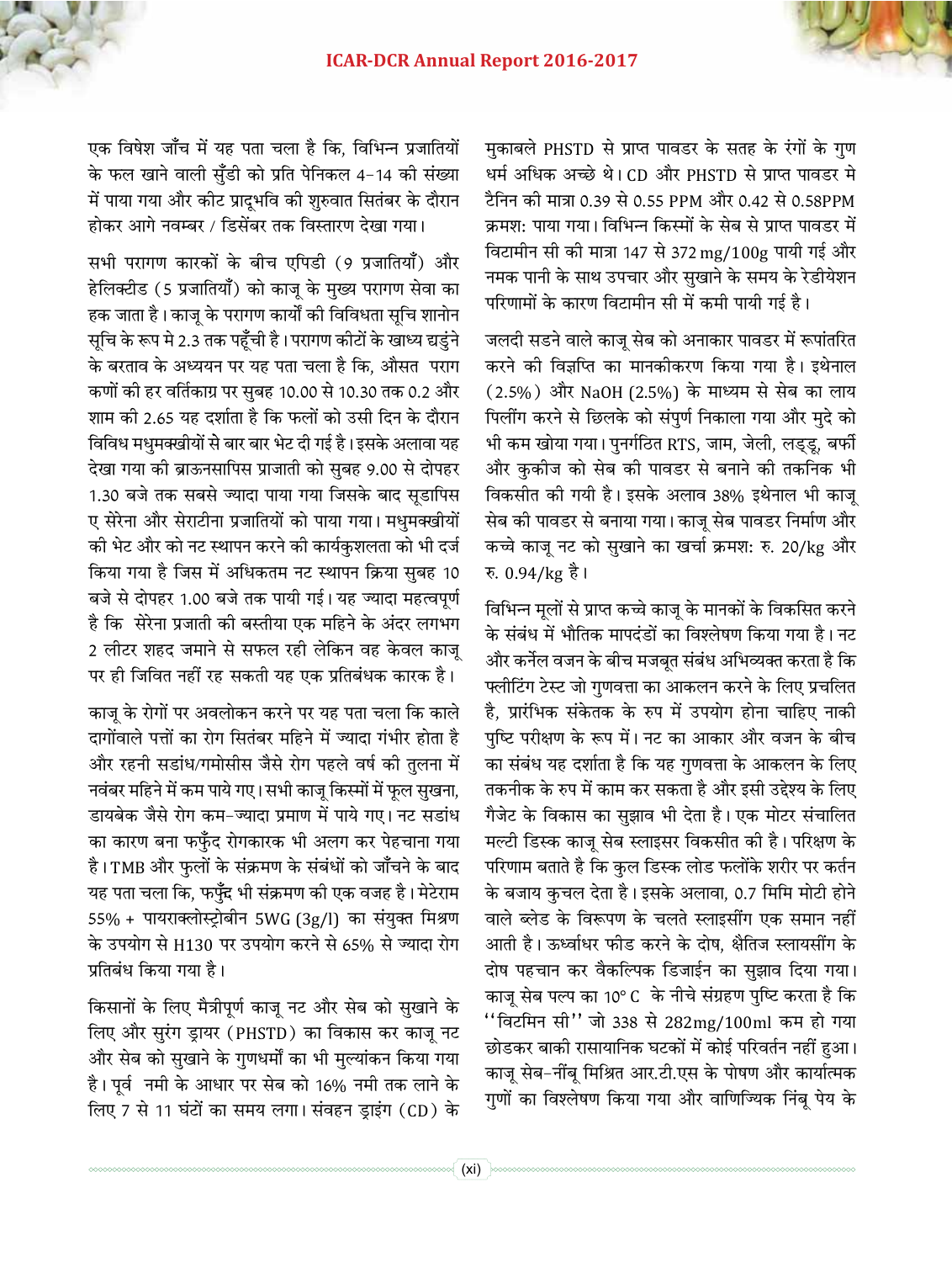साथ तुलना की गई। काजू से तय्यार एक मादक पेय 'सिडार' के शेल्फ लाइफ की जांच से पता चला कि आँटीआक्सिडेंट गतिविधि 6 महिने के भंडारण के बाद 22% कम हो गई। फुड ग्रेड एजंटों का उपयोग करके काजू सेब रस में टैनिन को कम करने का प्रयास किया गया. जिसके बाद छानने की तकनीक का पयोग भी किया गया।

काजू में प्रौद्योगिकी हस्तांतरण कार्यक्रमों के तहत दक्षिण कर्नाटक में काजू के फ्रंट लाईन प्रदर्शन (FLD) द्वारा एक दस्तावेज का निर्माण कर काजू उत्पादन प्रौद्योगिकियों को स्वीकार करने हेतु सामाजिक - निजी (12), सामाजिक - आर्थिक (10) और प्रौद्योगिकी निर्धारकों का वर्णन किया है। महाराष्ट के रत्नागिरी और सिंधुदुर्ग जिलों में काजू के क्षेत्र, उत्पादन और उत्पादकता पर शिफारिश की गई काजू उत्पादन तकनीकों का प्रभाव काजू के किस्मों (अधिकतम V-4 - 57% और न्यूनतम V-1 - 1%) के अनुसार मापा गया, उत्पादन पर किस्मों (उच्चतम V-4 - 7.74 केजी / पेड़ और न्यूनतम 1-5.10 केजी/पेड़) सामान्य घनत्व (उच्चतम V-4 - 511 केजी/हेक्टेर और न्युनतम V-1-316 केजी/हेक्टेर), किस्मों के उच्च घनत्व के तहत उत्पादकता पर (उच्चतम V-4 - 1524 केजी/हेक्टेर और न्यूनतम V-1 - 688 केजी/हेक्टेर) और प्रौद्योगिकी उपयोग की स्थिति को विस्तार से अध्ययन किया गया। महाराष्ट्र में विभिन्न काजु किस्मों और प्रौद्योगिकियों के इस्तमाल में प्रोद्योगिक अंतर केरळ और कर्नाटक के साथ तुलनात्मक अध्ययन किया गया।

कई किसान सम्मेलनों में डीसीआर के होनहार प्रौद्योगिकियों

को प्रचारित किया गया। इस वर्ष के दौरान दो किसान सम्मेलनों का आयोजन किया गया जैसे "डीसीआर फाउंडेशन डे सह काजु किसान मीटींग - 2016'' और ''काजु किसान मेला -2017'' शामील थे। जिसमें 500 अधिक किसान सक्रिय तोर पर भाग लिए थे साथ ही में 3 अभिनव किसानों का सत्कार कर उनके नवाचारों को दर्ज किया गया। काजू उत्पादन तकनीक और विस्तार पर चार डीसीआर प्रदर्शनियों का आयोजन किया गया। टीएसपी कार्यक्रम के अंतर्गत दक्षिण कन्नड, कर्नाटक के अदिवासी किसान क्षेत्रों मे 40 नए एफएलडी प्लाट स्थापित किए गए थे। वर्ष के दौरान क्षेत्रीय दौरे के माध्यम से काजु और कोको विकास योजना के निदेशालय के तहत स्थापित जिला के विभिन्न तालुकों में किसान प्रतिभागियों का काजु प्रदर्शन क्षेत्र का भी निरीक्षण किया गया। काजू के उच्च घनत्व (5 x 5 मीटर) और अल्ट्रा हाई घनत्व (3 x 3 मीटर) पौधों पर भागीदारी <u>प्रौद्योगिकी विकास और प्रदर्शन चयनित किसान भुखंडों में किया</u> गया। विभिन्न काजू किस्मों पर छंटाई का प्रभाव और उच्च घनत्व रोपण के तहत विविधतापूर्ण प्रदर्शन का नियमित रूप से निरीक्षण किया गया। वर्ष 2016-17 में सामाजिक मीडिया के माध्यम से काजु में ई-एक्सटेंशन मजबूत किया गया। नवीनतम काजू सूचना और तकनीकी ज्ञान के प्रसार के लिए फेस बुक पेज को नियमित रूप से अद्यतन किया गया। काजू अनुसंधान पर प्रासंगिक जानकारी को समय - समय पर संस्थान के वेब पेज में अद्यातन किया जाता है ताकि हितधारकों को प्रभावी रूप से सेवा प्रदान किया जा सके।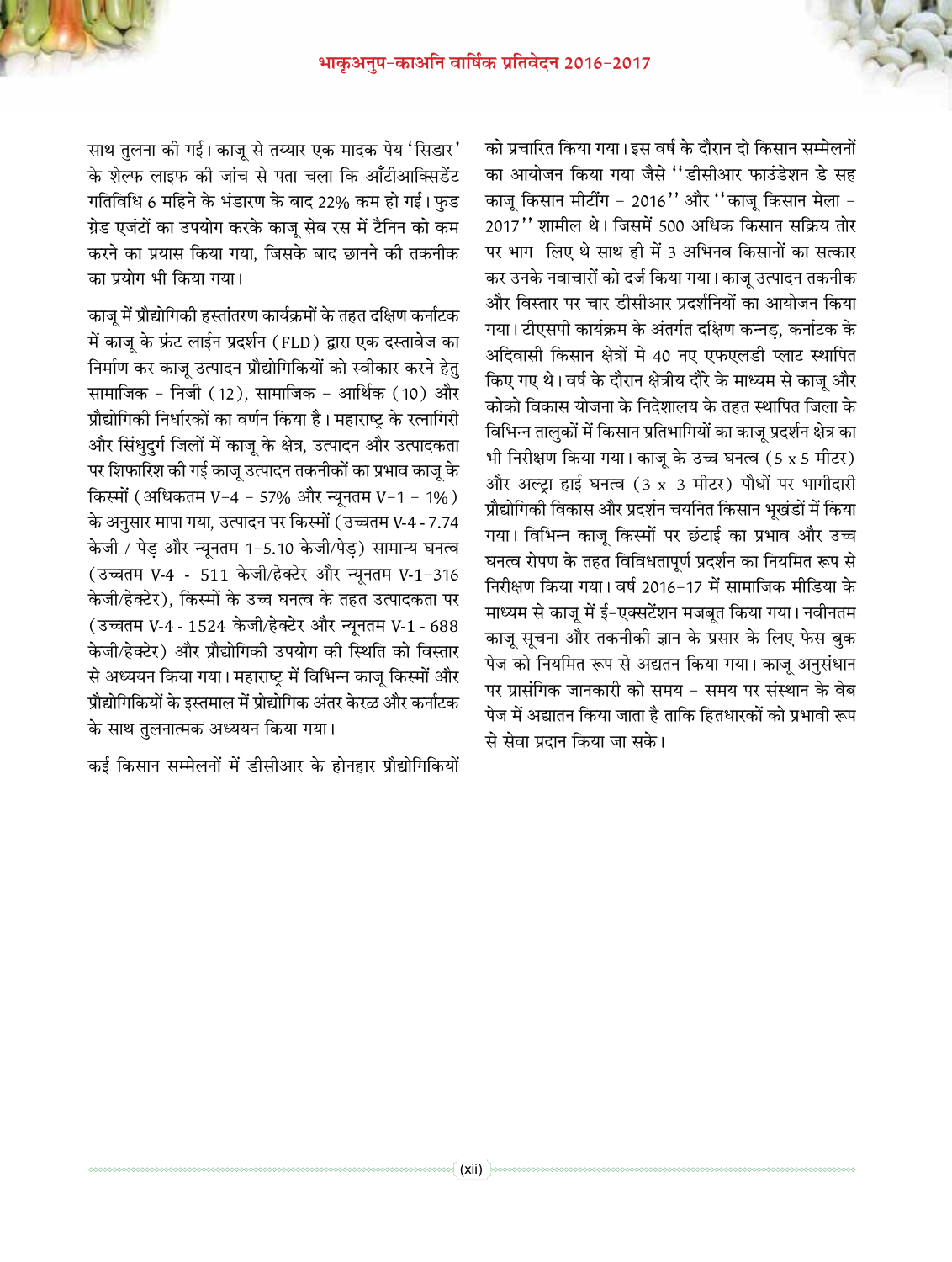



## **EXECUTIVE SUMMARY**

Research, development and extension activities of ICAR-Directorate of Cashew Research, Puttur have embarked on six mega research programmes viz., i) Cashew germplasm; ii) Enhancing productivity through horticultural and physiological interventions iii) Integrated soil and nutrient management; iv) Pest and disease management; v) Development of post harvest techniques and product diversification and vi) Knowledge management and impact assessment in cashew, to fulfill the mandates of this Directorate. Besides, one flagship programme, four consortia or network projects and two externally funded projects are being implemented to address various issues of cashew industry.

During the year 2016-17, three distinct accessions were collected through germplasm survey conducted in Chattisgarh and Odisha state to add up in the National Cashew Field Gene Bank (NCFGB). An advanced M strategy with heuristic technique adopted in developing core collections in cashew which ensures retention of maximum diversity with minimum number of accessions. Evaluation of 128 numbers of interspecific hybrids revealed that the yield levels found to be very low and hence per se these hybrids are not useful. Two promising types of progenies viz., Selection-2 x NRC-492 and Ullal-3 x Taliparamba were identified while evaluating cashew hybrids obtained through crosses between dwarf and popular types. Pistachio (9) and almond (21) SSR primers in parents were screened in the progenies of Ullal-3 x NRC-492 to confirm polymorphism and the morphological parameters such as plant height, girth and canopy spread were recorded on these 93 progenies. Towards developing dwarf and compact cashew hybrids for high density planting, two promising crosses viz., Madakkathara-2 x NRC-492 yielded 1.17 kg/plant having a height of 4.25 m and Vengurle-4 x NRC-492 recorded the yield of 1.90 kg/plant having height of around 3.8 m. In order to identify and evaluate cashew genotype for cashewnut shell liquid (CNSL) available in 110 accessions were quantified.

Among fourteen cashew apple accessions

along with check (Vengrula-8) evaluated, it was observed that the maximum mean height (3.84 m) recorded in NRC 175 and NRC 389, while minimum height (2.44 m) found in Vengurla-8. The highest mean girth (48.75 cm) and canopy spread (5.60 m) were recorded in NRC 112 and NRC 175, while the lowest girth (29 cm) and mean canopy spread (4.16 m) recorded in Vengurla-8. Pest incidence, primarily the 'tea mosquito bug' and 'thrips' showed differential reactions with the accessions during flowering season with a maximum damage grade of 1.7% (NRC 140) and 1.23 % (NRC 175) respectively. While examining fourteen lines, NRC 301, NRC 493, and NRC 176 were found to be resistant to black leaf spot disease and NRC 183 moderately susceptible to shoot die back/twig rot/gummosis. DUS test guidelines for cashew was developed and approved during the task force meeting held at this Directorate. A Decision Support System (DSS) for data management of cashew germplasm was developed.

Project on effect of Paclobutrazol (PBZ) on growth and yield of cashew concluded with a suggestion that the soil application of PBZ at preflushing stage found to be effective in reducing the plant height, canopy spread and intermodal length with a yield increment up to 51% per plant over control. While assessing the performance of high yielding varieties of cashew in different density planting, it is recommended that lower plant density  $(200 \text{ plant } ha^{-1})$  with different varieties recorded higher yield (kg/tree) than other plant densities in the later part of orchard life. However, higher density is associated with better cumulative yield. Among the different varieties investigated, under lower plant densities revealed that yield per plant in the  $8<sup>th</sup>$  harvest is higher in the variety 'Bhaskara' (8.49 kg/tree) and Ullal-3 (8.05 kg/tree). But significantly higher cumulative nut yield ha<sup>-1</sup> (8.86 t ha<sup>-1</sup>) was observed in high density planting accommodating 500 plant ha<sup>-1</sup> with the variety Bhaskara (10.39 t ha<sup>-1</sup>) and Ullal-3 (10.43 t ha<sup>-1</sup>) over a period of 8 harvests in cashew in the geographical location and environmental conditions specific to Puttur region.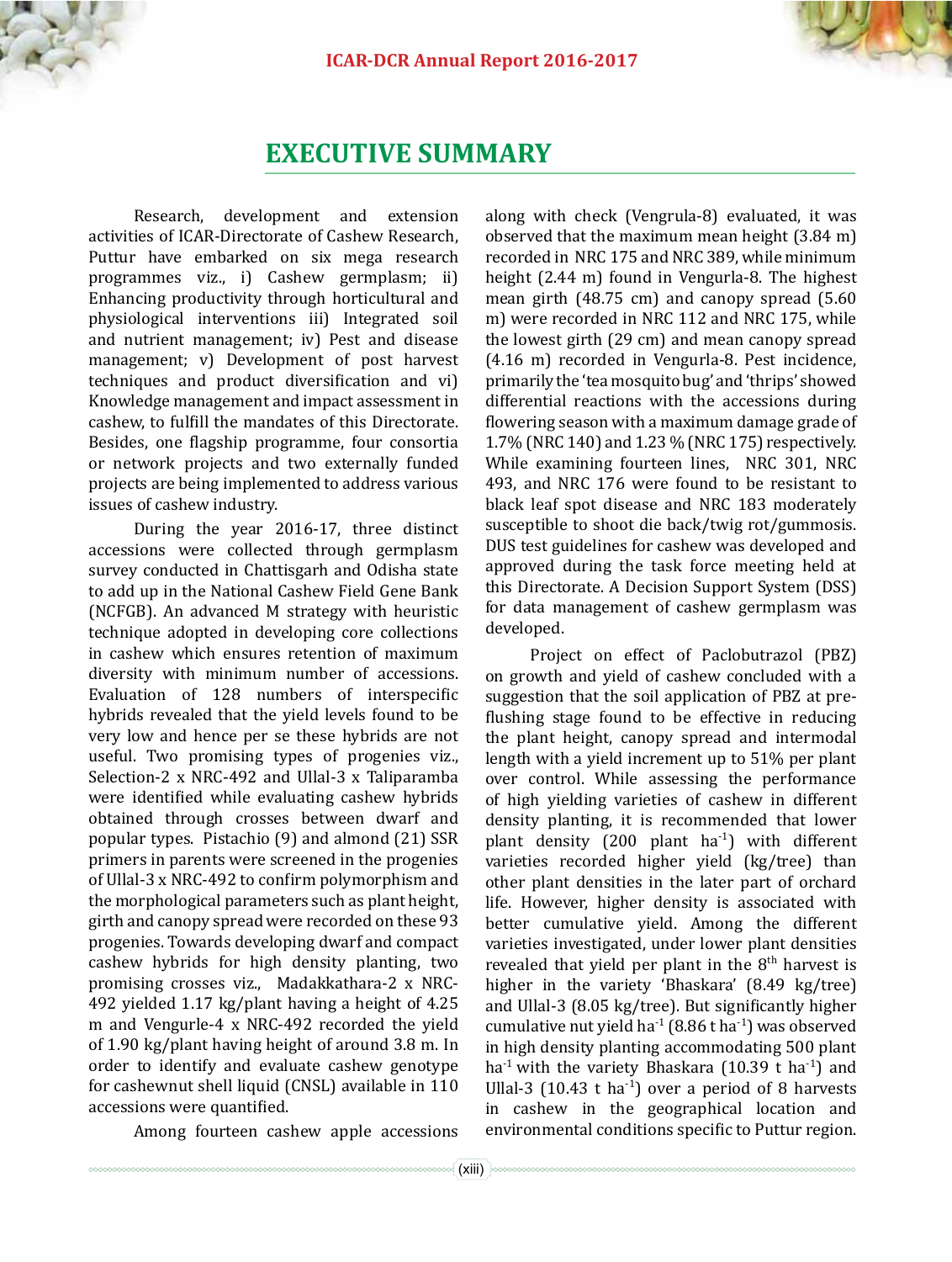It is concluded with a general recommendation that high density planting system which is highly remunerative can be adopted due to accommodation of more plants per unit area with higher nut yield, provided proper nutrient management; training and pruning operation; plant protection measures and other operations should be taken up at appropriate time.

Deficiency symptoms of cashew were identified and documented under the network<br>programme on 'Micronutrient management 'Micronutrient management in horticultural crops for enhancing yield and quality'. Nutrient deficiency symptoms appeared in older/lower leaves of the potted plants in case of Nitrogen (N), Phosphorus (P), Potassium (K) and Magnesium (Mg) being mobile elements inside the plant system, whereas Iron (Fe) and Sulphur (S) deficiency symptoms developed in the younger leaves. Calcium (Ca) and Boron (B) deficiency symptoms developed in the terminal buds/ leaves and Zinc (Zn), Copper (Cu), Molybdenum (Mo) and Manganese (Mn) symptoms observed in middle and younger leaves.

Studies on influence of organic and inorganic sources of nutrients on soil parameters indicated that organic manures caused increase in organic carbon content of soil over control. The treatments FYM to supply 500 g N/tree + rock phosphate to supply 125 g  $P_2O_5$ /tree and wood ash to supply 125 g K<sub>2</sub>O/tree, poultry manure to supply 500 g N / tree and *In situ* composting using recyclable cashew biomass and weeds + Green manuring recorded the highest content of organic carbon whereas the least was observed in 'Control'. Available nitrogen in soil under different treatments ranged from 301 to 464 kg ha $^{-1}$ , recording the highest values in 'recommended NPK fertilizer' and 'FYM + Organic cakes + recyclable cashew biomass + biofertilizer consortia' with minimum under 'control' and *'In situ* composting using recyclable cashew biomass and weeds'. Various modes of managing the pests in the organic cashew field like spraying biopesticide 'Nimbicidine', *Beauvarria bassiana* an entamopathogenic fungal culture and inundative release of Reduvids, *Sycanus* sp. found to be less effective in controlling TMB infestation.

Resultant data on optimizing irrigation need for cashew under high density planting infer that yield varied from 2.8 to 4.5 kg, 3.2 to 4.9 kg and 3.1 to 4.6 kg for 5 x 4 m, 6 x 4 m and 10 x 5 m spacing. A regional survey was carried out in 420 cashew orchards of 5 to 20 years old in Puttur (Karnataka), Vengurla (Maharashtra), Bhubaneswar (Odisha), Bapatla (Andhra Pradesh), Pilicode (Kerala) and Vridhachalam (Tamil Nadu) regions in order to develop diagnostic norms and to evaluate the yield limiting nutrients in low yielding orchards. The micronutrient status of soils collected from these cashew orchards was estimated in terms of nutrient index (NI). Based on the NI values, cashew orchard soils of four AICRP Centre's surveyed viz., Puttur (2.81, 2.89), Vengurla (2.74, 3.00), Bhubaneswar (2.92, 2.79) and Bapatla (3.00, 2.96) showed high NI values with respect to DTPA-Fe and DTPA-Mn. DTPA- Zn and classified under 'Medium' category.

While characterizing the physiological response of cashew accessions to salt and drought, seed assay was carried out as the first level of screening and standardized. Differential germination of the cashew varieties observed after 15 and 24 days of salt application i.e. four level of NaCl treatments (50, 100, 150 and 200 mM). It was observed that the effect was high, evident from germination parameters viz., germination percentage and seedling vigour index. As an alternative, seedlings of cashew varieties were irrigated with NaCl ranging from 50 to 500 mM for two weeks continuously. Results evinced that at lower salt treatments, seedlings were green and fresh whereas its showed salt induced damages such as chlorosis and dead necrotic spots at higher salt treatment (500 mM).

Field evaluation of selected EPN species on soil survival and virulence of the coleopteran infecting EPN was investigated in Karnataka Cashew Development Corporations plantations. Soil samples recovered from cashew ecosystem which were treated with all three species of EPN could induce mortality of more than 90 per cent, when baited with CSRB grubs up to 120 days. It was also confirmed that comparatively higher survival of EPN infective juveniles (IJs) in those soils having more organic matter and under shaded conditions. As a part of evaluating indigenously occurring natural enemies for their efficacy against TMB, successful laboratory level rearing methodology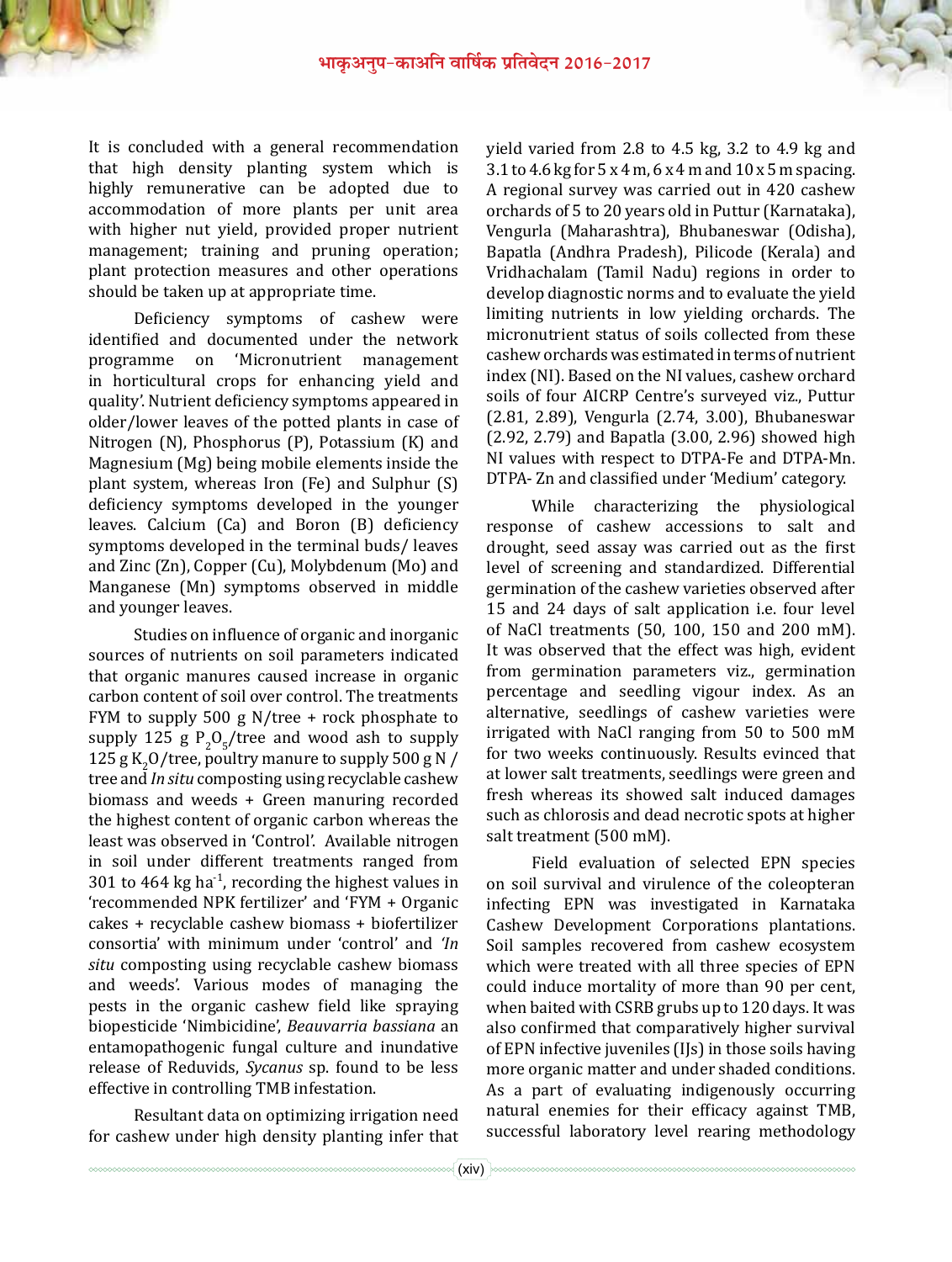of praying mantids was developed and life cycle of different species was documented. Field trial on semio-chemicals for the management of TMB indicated that TMB virgin females at 4 - 5 days after emergence elicited higher response from the males under field condition which is the optimal "calling age". Moreover, whole body extracts (WBE) in di-Chloromethane / n-hexane or methanol, when used as baits in sticky traps could elicit response under field conditions. Extensive field survey conducted to assess the level of incidence of CSRB delineates that the intensity of CSRB in coastal regions of Odisha viz., Nimapada, Begunia, Gop, Nadia coconut farm, Talbania was lower than 2.0 per cent; however, it ranged between 4.0 and 5.0 per cent in Shankarpur, Padalpur, Mahishapat, Kapilas, Khamakya Nagar, Mundali, Gajmara, Kaimati via Kapilas and Bhapur. Incidence of CSRB in cashew growing tracts of West Godavari and Vizianagaram districts was lesser than 1.0 per cent in Narasipatnam, Tallepalem, Manivalasa and Kotavurtla, and Kothakota, but was slightly higher ; 2.0 to 3.0 per cent at Relli, Kothavalasa, Mudunoor and Srungavarpukota.

Random surveys at this Directorate for various pests and their natural enemies discovered around 191 insect pest species and 123 natural enemies in the cashew fields. Diversity indices of cashew pests were worked out i.e. species richness was 191 and the Shannon index was 4.35, indicating that the pest diversity was very high in cashew. An exclusive study indicated that Intensity of different species of inflorescence caterpillars (flower eating caterpillars) was found to vary from 4 – 14 larvae per inflorescence in different varieties and the pest incidence began during September and extended up to November / December. Among the pollinators of cashew which indirectly aids in enhancing yield, it was observed that bees of apidae (9 species) and halictidae (5 species) provide real pollination service. Diversity indices of cashew pollinators in terms of Shannon diversity index was arrived at 2.3. Studies on foraging behavior of pollinator species indicated that the mean number of pollen grains per stigma was 0.2 during morning i.e. 10.00 A.M to 10.30 A.M and 2.65 in the evening confirming that the flowers were revisited by several species of bees during the day. Besides, it was found that

Braunsapis sp. was the most abundant between 9 A.M - 1.30 P.M followed by *Pseudapis* sp, A. cerana and *Ceratina* sp. Efficiency of bee visits on nut set in cashew was also recorded and it was found that bee visit between 10.00 A.M and 1.00 P.M results in more nut set. More importantly, colonies of A.cerana prospered well and produced  $\sim$  2 litres of honey within a month period, but the limiting factor is that this species cannot survive on cashew alone as a bee-flora.

Periodical observations on diseases of cashew indicated that black leaf spot disease was severe during September while die back of shoot/twig rot/gummosis occurred during November with less severity than the previous year. Inflorescence drying/die back was severe across the cultivars. A fungal pathogen responsible for nut was isolated. While ascertaining the association between TMB and inflorescence infection, it indicated the involvement of fungal pathogen in causing the disease. A combined fungicide, Meteram 55 % + Pyraclostrobin 5 WG (3g/l) was effective against nut rot disease in H130 under field conditions as it reduced more than 65 per cent of the disease incidence.

A farmer friendly poly house solar tunnel dryer (PHSTD) for cashewnut and apple (make shift) was developed and the drying characteristics of cashew apples and raw cashewnuts were investigated. Depending on the initial moisture content of the cashew apple, total time required to bring down its moisture to 16 per cent (w.b) ranged from 7 to 11 h. Surface colour characteristics of cashew apple powder obtained after PHSTD is comparatively better than powder generated after convective drying (CD). Biochemical assay indicated that tannin content ranged from 0.39 to 0.55 ppm and 0.42 to 0.58 ppm for the CAP obtained by CD and PHSTD respectively. Vitamin C content in CAP prepared using mixed varieties resulted in the value ranged between 147 and 372 mg per 100 g and leaching while treating with NaCl and radiation effect during drying were identified as due reasons<br>for its reduction. A protocol for converting A protocol for converting. perishable cashew apple in to amorphous cashew apple powder utilizing PHSTD was standardized. Lye peeling of cashew apples with ethanol (2.5%) and NaOH (2.5%) resulted in complete removal